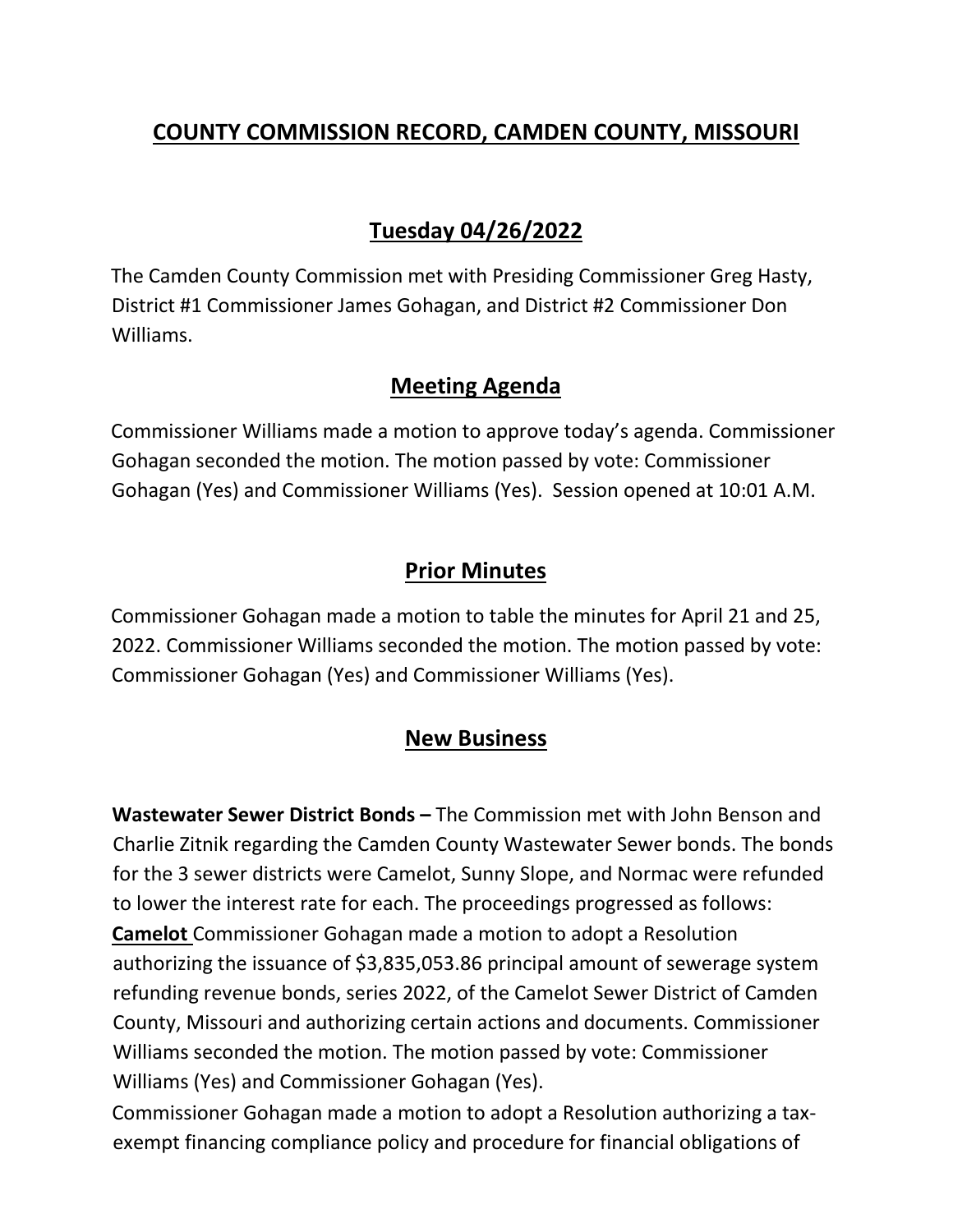Camelot Sewer District of Camden County, Missouri. Commissioner Williams seconded the motion. The motion passed by vote: Commissioner Williams (Yes) and Commissioner Gohagan (Yes). Commissioner Gohagan made a motion to execute a Federal Tax Certificate by Camelot Sewer District of Camden County, Missouri. Commissioner Williams seconded the motion. The motion passed by vote: Commissioner Williams (Yes) and Commissioner Gohagan (Yes). Commissioner Gohagan made a motion to approve the excerpt of minutes regarding the authorizing the issuance and delivery of the Camelot Sewer District's sewerage system refunding revenue bonds series 2022. Commissioner Williams seconded the motion. The motion passed by roll call vote: Commissioner Williams (Aye), Commissioner Gohagan (Aye), and Commissioner Hasty (Aye). **Sunny Slope** Commissioner Gohagan made a motion to adopt a Resolution authorizing the issuance of \$1,029,462.97 principal amount of sewerage system refunding revenue bonds, series 2022, of the Sunny Slope Country Club Drive Sewer District of Camden County, Missouri and authorizing certain actions and documents. Commissioner Williams seconded the motion. The motion passed by vote: Commissioner Williams (Yes) and Commissioner Gohagan (Yes). Commissioner Gohagan made a motion to adopt a Resolution authorizing a taxexempt financing compliance policy and procedure for financial obligations of Sunny Slope Country Club Drive Sewer District of Camden County, Missouri. Commissioner Williams seconded the motion. The motion passed by vote: Commissioner Williams (Yes) and Commissioner Gohagan (Yes). Commissioner Gohagan made a motion to execute a Federal Tax Certificate by Sunny Slope Country Club Drive Sewer District of Camden County, Missouri. Commissioner Williams seconded the motion. The motion passed by vote: Commissioner Williams (Yes) and Commissioner Gohagan (Yes). Commissioner Gohagan made a motion to approve the excerpt of minutes regarding the authorizing the issuance and delivery of the Sunny Slope Country Club Drive Sewer District's sewerage system refunding revenue bonds series 2022. Commissioner Williams seconded the motion. The motion passed by roll call vote: Commissioner Williams (Aye), Commissioner Gohagan (Aye), and Commissioner Hasty (Aye). **Normac** Commissioner Gohagan made a motion to adopt a Resolution authorizing

the issuance of \$277,339.49 principal amount of sewerage system refunding revenue bonds, series 2022, of the Normac Sewer District of Camden County, Missouri and authorizing certain actions and documents. Commissioner Williams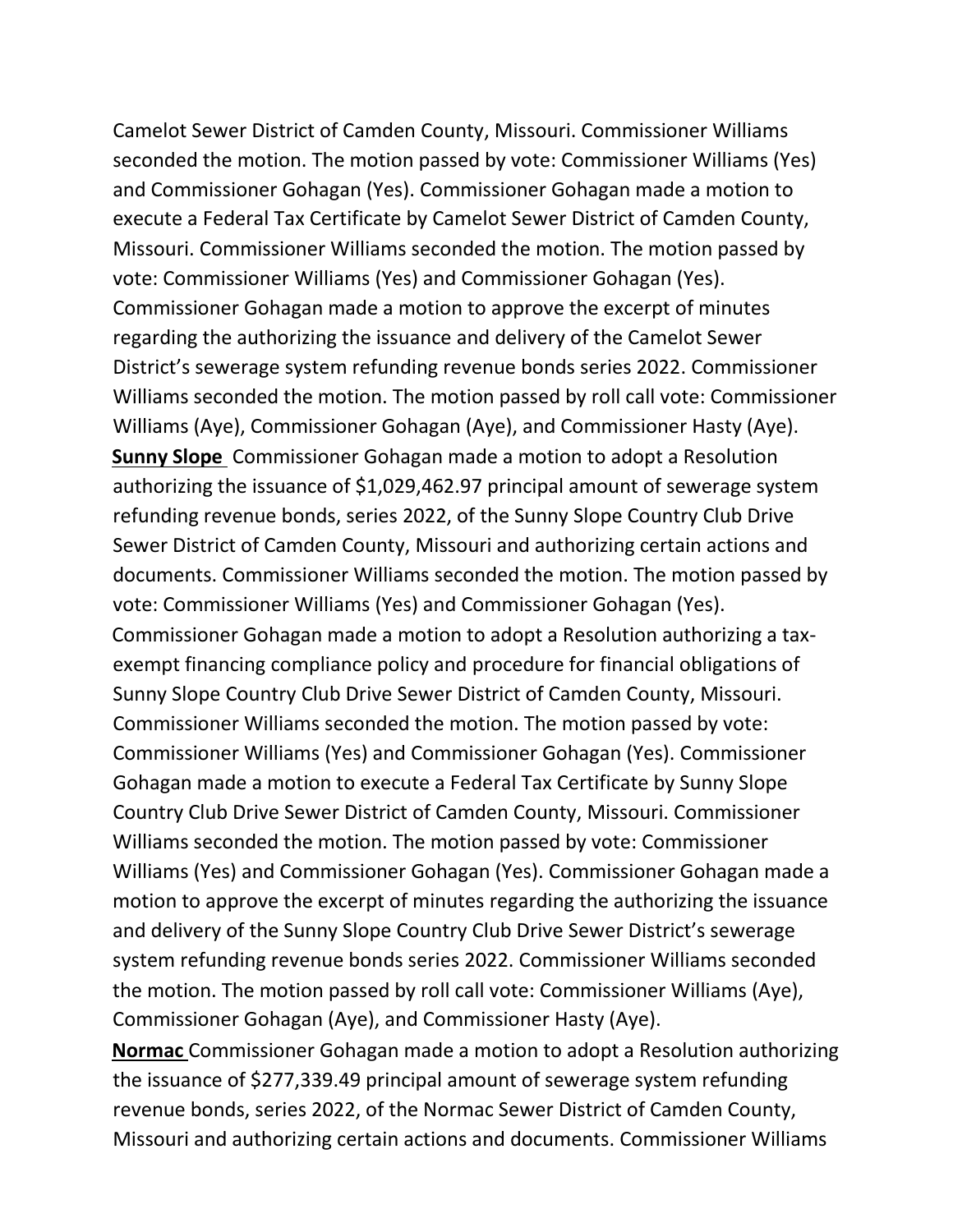seconded the motion. The motion passed by vote: Commissioner Williams (Yes) and Commissioner Gohagan (Yes).

Commissioner Gohagan made a motion to adopt a Resolution authorizing a taxexempt financing compliance policy and procedure for financial obligations of Normac Sewer District of Camden County, Missouri. Commissioner Williams seconded the motion. The motion passed by vote: Commissioner Williams (Yes) and Commissioner Gohagan (Yes). Commissioner Gohagan made a motion to execute a Federal Tax Certificate by Normac Sewer District of Camden County, Missouri. Commissioner Williams seconded the motion. The motion passed by vote: Commissioner Williams (Yes) and Commissioner Gohagan (Yes). Commissioner Gohagan made a motion to approve the excerpt of minutes regarding the authorizing the issuance and delivery of the Normac Sewer District's sewerage system refunding revenue bonds series 2022. Commissioner Williams seconded the motion. The motion passed by roll call vote: Commissioner Williams (Aye), Commissioner Gohagan (Aye), and Commissioner Hasty (Aye).

**Order of Judgement Road Vacations –** The County Commission was presented with two order and judgements of vacation of a public roadway. The roadways are Indian Park Lane and Park Street and Alley located in Climax Springs, MO. Commissioner Williams made a motion to approve the previously tabled road vacations. Commissioner Gohagan seconded the motion. The motion passed by vote: Commissioner Gohagan (Yes) and Commissioner Williams (Yes).

**Sheriff - Camden County Sheriff Agreement Contracts –** Two contracts for the Sheriff's Dept. were presented to the Commission. The first is for law enforcement services for the Four Seasons Lakesites POA. Commissioner Gohagan made a motion to approve the contract. Commissioner Williams seconded the motion. The motion passed by vote: Commissioner Williams (Yes) and Commissioner Gohagan (Yes). The second is for law enforcement services for The Village of Four Seasons. Commissioner Gohagan made a motion to approve the contract. Commissioner Williams seconded the motion. The motion passed by vote: Commissioner Williams (Yes) and Commissioner Gohagan (Yes).